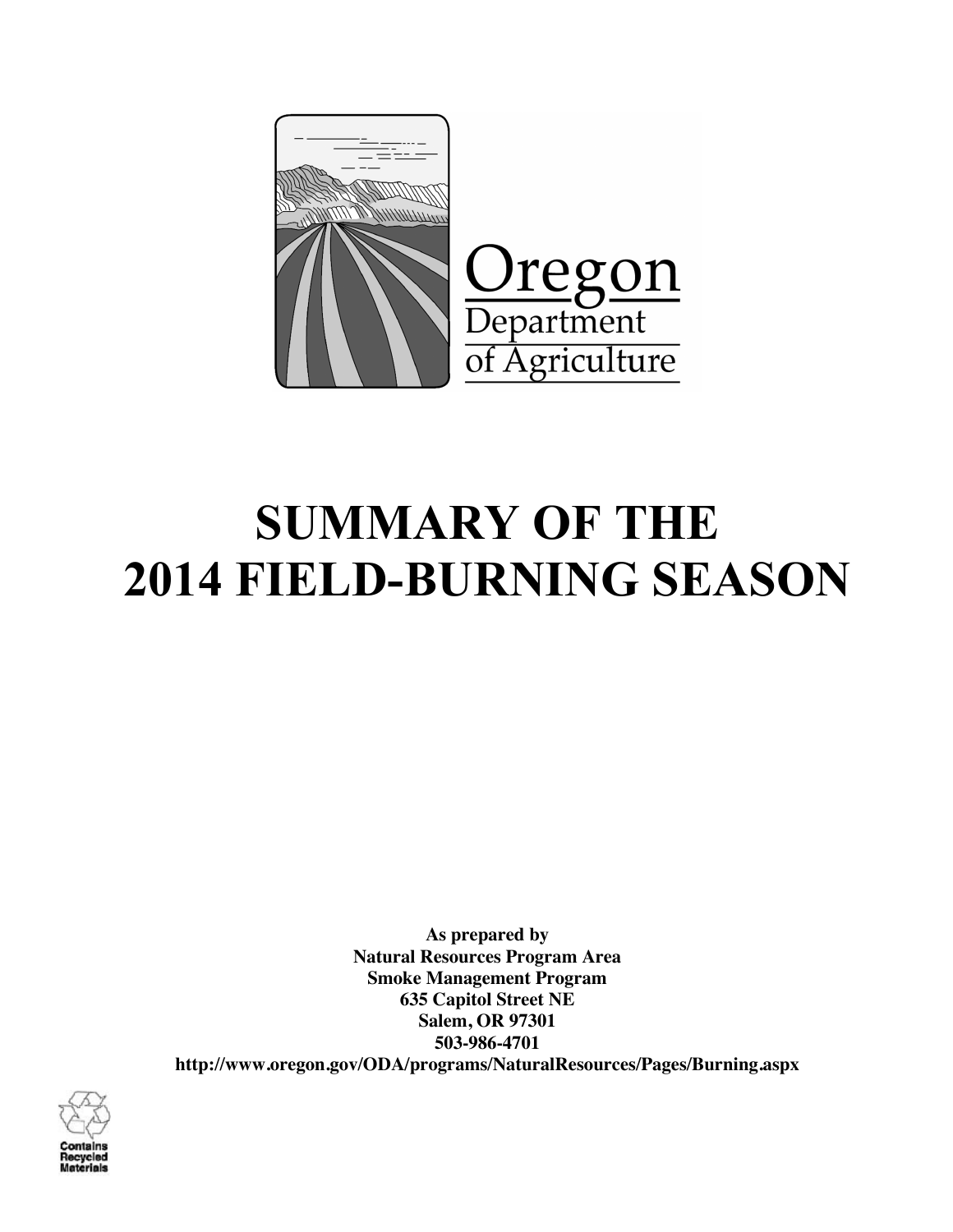In compliance with the Americans with Disabilities Act, this publication will be made available in alternate formats upon request.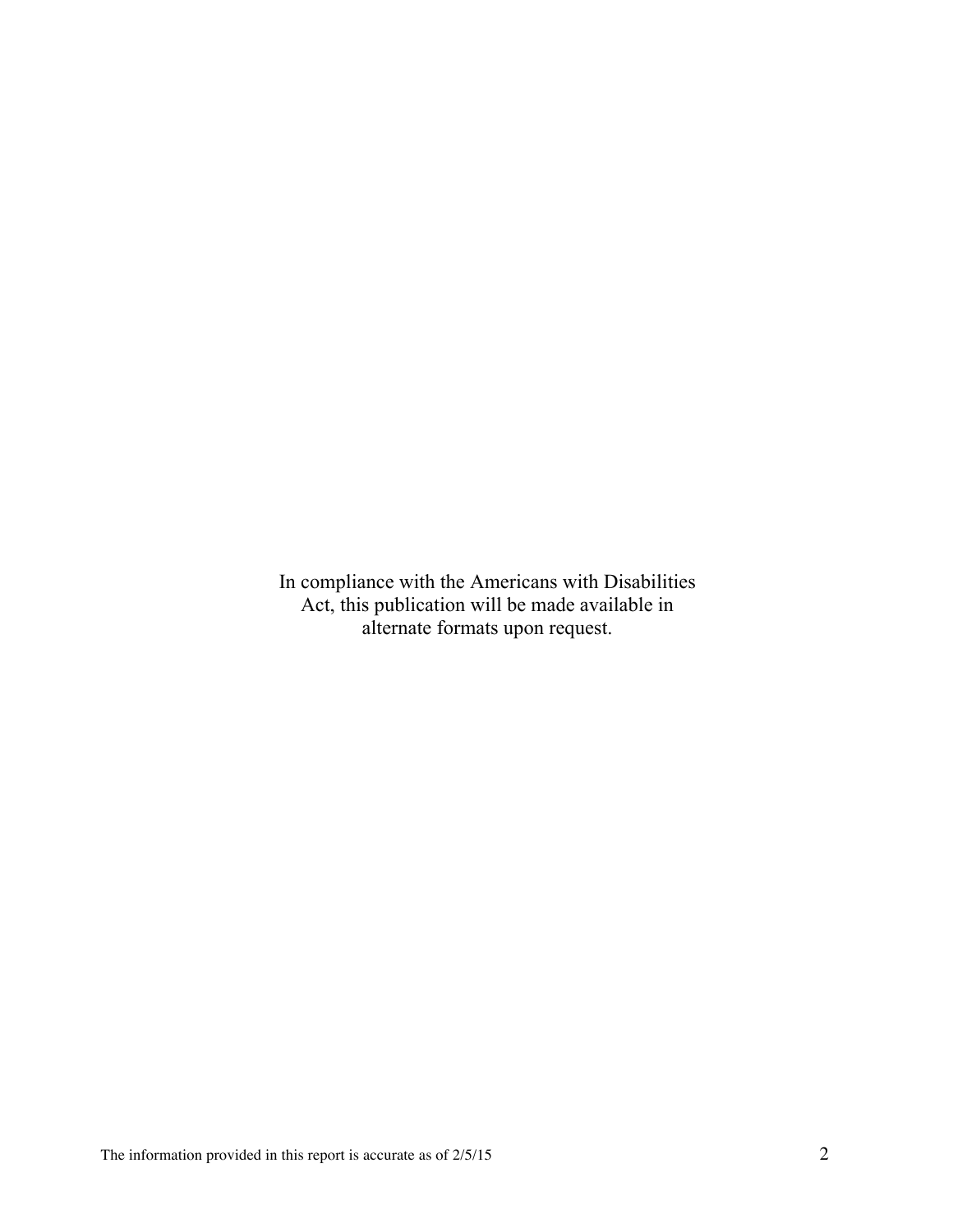# **Summary of the 2014 Field-Burning Season**

# **Prepared By The Oregon Department of Agriculture Natural Resources Program Area Smoke Management Program**

# **1. Introduction**

This summary is prepared annually by the Oregon Department of Agriculture (ODA) Smoke Management Program staff to report the statistics for each field-burning season.

#### **2. Weather Discussion - Prepared by the Oregon Department of Forestry Weather Office**

#### **Program Overview**

Predicting weather patterns that will promote the lifting and evacuation of smoke out of the Willamette Valley and away from populated areas is vital to the efficient operation of the Smoke Management Program. There are usually only a few days each summer with "excellent" ventilation conditions, so days with "marginal-to-good" ventilation conditions must be efficiently utilized to keep overall smokes impacts to a minimum.

#### **Weather Discussion**

After a wet start to spring, the April through June period was warmer and drier than average. That enabled fields to begin coming ready for burning by the second week of June. However, a strong upper-level ridge of high pressure, which did not produce any favorable days for burning, dominated the first half of July. There were several periods of exceptionally warm weather, with Salem recording a high temperature of 90° F or greater on 9 of the first 16 days (See Figure 1). That same period was generally dry with the exception of some thundershowers on July 13 (See Figure 2).

The upper-level ridge weakened enough by July 17 to allow for the burning of the first few fields of the season (172 acres) with no registered smoke impacts. The next burning opportunity came just ahead of an unseasonably cool upper-level trough on Monday, July 21; 758 acres were burned with southwest transport winds and good mixing. There were no registered smoke impacts.

From one-tenth to one-quarter of an inch of rain fell over the eastern side of the northern Willamette Valley (Silverton Hills Region) on the morning of July 22, rendering fields too wet for burning. That was just a precursor to an unseasonably cool and wet weather system that dumped from one-quarter to one-half inch of rain across the region on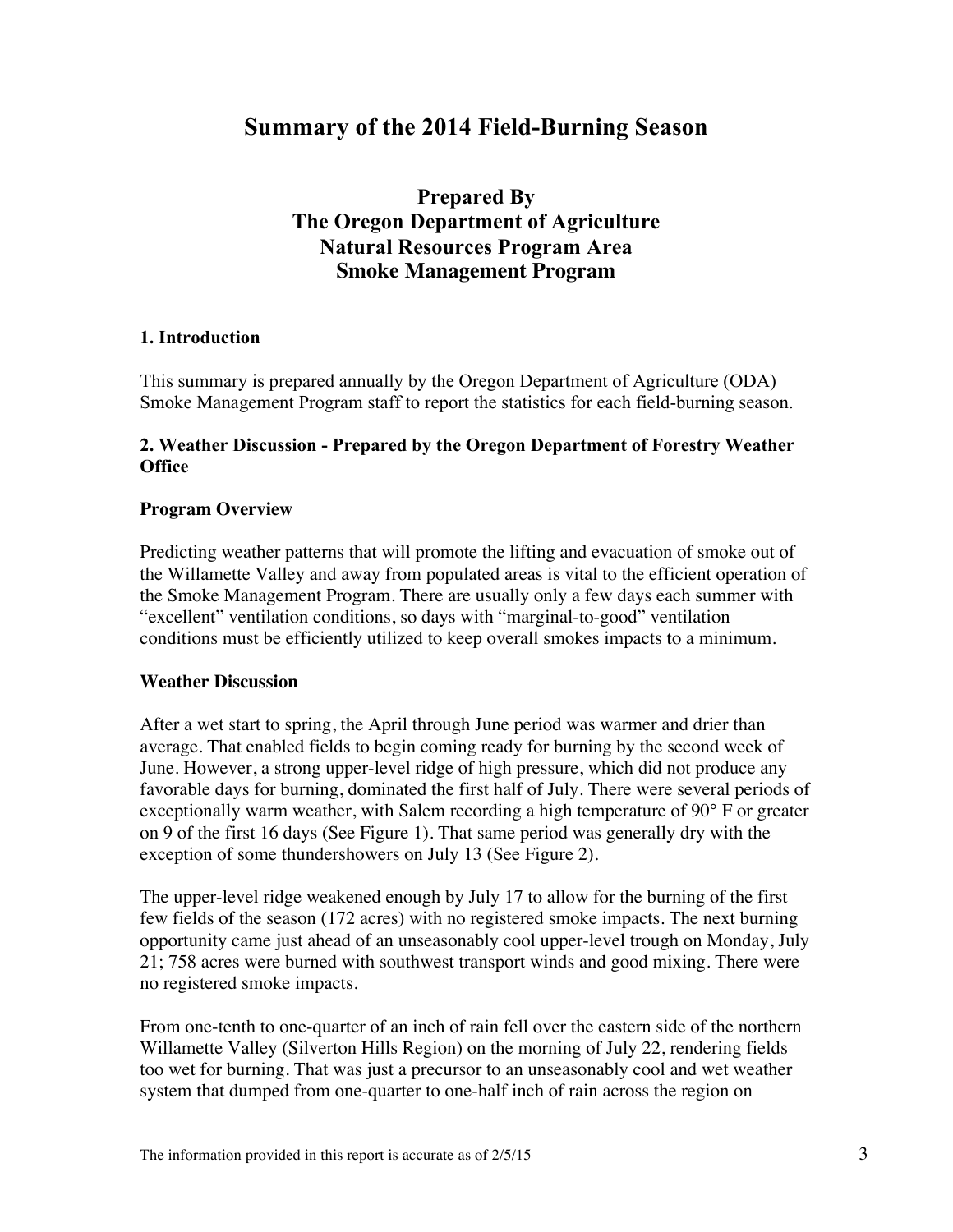**Figure 1**



**2014 Field-burning Season Observed Temperatures at the Salem Airport**



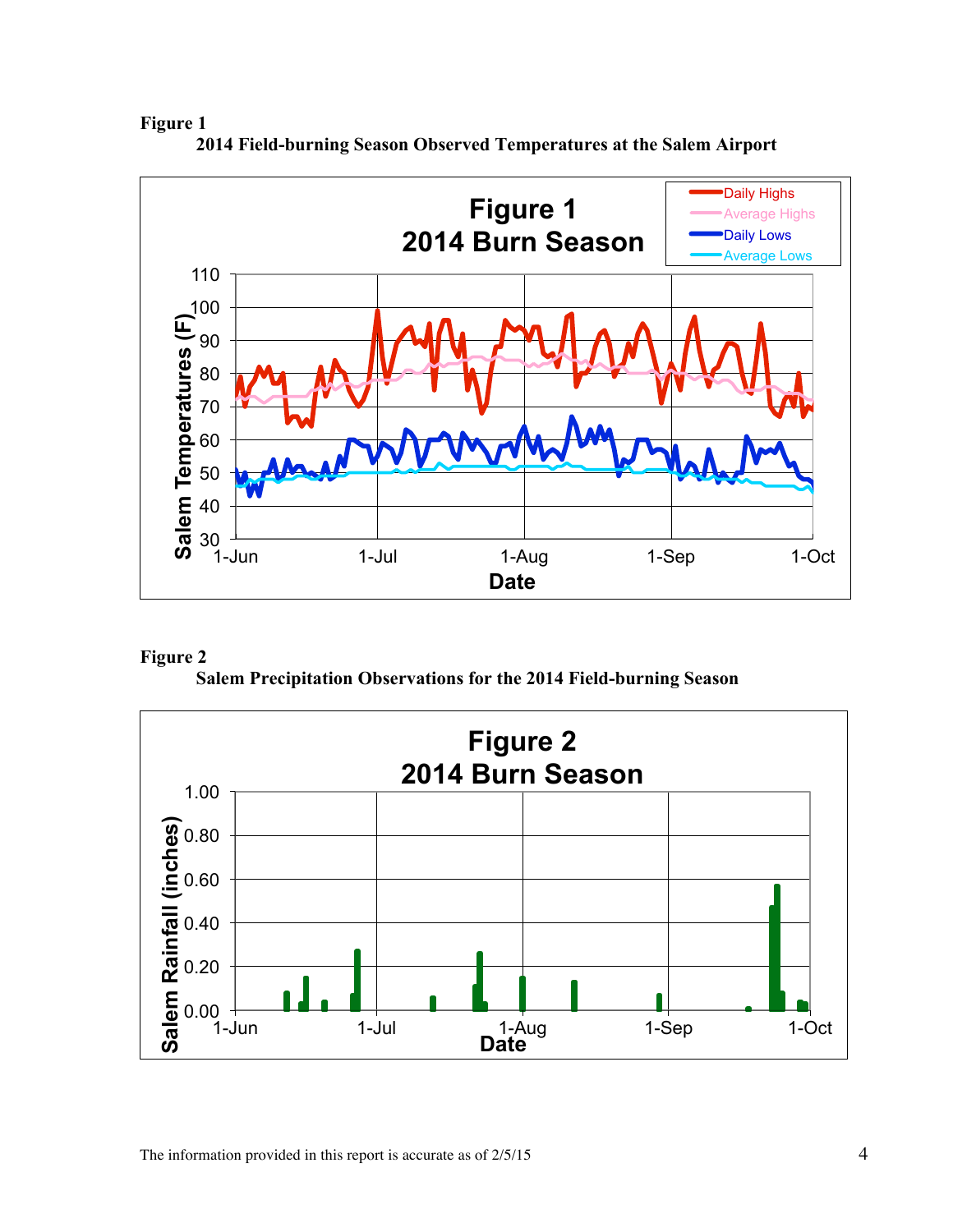Wednesday, July 23. Fields needed several days to dry, so no burning was done for the remainder of the week.

During the week of July 28, south-southwesterly flow aloft sent periodic upper-level disturbances across the state. Clusters of thundershowers developed each afternoon and frequently continued into the night, starting numerous wildfires statewide. Most of the storms were located from the Cascades eastward, but a line of high-based thunderstorms traversed the Willamette Valley in the pre-dawn hours of August 1. These storms produced gusty winds and significant lightning but minimal rainfall (mostly less than one-tenth of an inch). Otherwise, the valley had mostly sunny skies, very dry north winds, and  $90^\circ$ + F temperatures during the week. No burning was done, with State Fire Marshal Burn-Ban Conditions reached most afternoons. The hot and dry weather allowed growers to make progress on harvesting and preparing fields for burning.

The persistent upper-level ridge weakened for a few days the following week, allowing onshore flow to penetrate just enough inland to cool temperatures from the 90°s into the mid-80°s (near average). A slight westerly component to the afternoon transport winds, combined with excellent mixing heights, allowed for the first significant field-burning of the season (236 acres on Tuesday, August 5; 5 acres on Wednesday, August 6; 904 acres on Thursday, August 7) with no registered smoke impacts. Low-level northerly winds were unfavorable for burning on Friday, August 8.

An upper-level trough, moving into northern California, turned the flow aloft southeasterly that weekend pumping warm and unstable air aloft over Oregon. The Willamette Valley temperatures climbed into the upper 90°s on Sunday, August 10 and Monday, August 11. Thundershowers developed over southern Oregon and then migrated northward across much of the state. Another upper-level trough brought significant cooldown and scattered thundershowers to the Willamette Valley on the afternoon of Tuesday, August 12. On Wednesday, August 13, northwest Oregon was in a dry zone directly under the upper-level trough, with showers to the north and south of the region. Extremely high mixing heights and northwest transport winds allowed for the burning of 1,228 acres. Most of the smoke plumes were highly elevated, but a few early burns created significant ground-smoke, which eventually caused 1 hour of heavy impact (counting as 2 hours of impact) and 2 hours of moderate impact in Lyons. Thundershowers developed over the Cascade foothills that evening and locally brought soaking rains to some of the eastern-most fields; however, most of the fields stayed dry.

The upper-level trough very slowly drifted northeastward over Oregon on Thursday, August 14. With most of the fields remaining dry, high afternoon mixing heights and southwest transport winds allowed for the burning of 732 acres with no registered smoke impacts. The upper-level trough moved over eastern Washington on Friday, August 15. The air aloft was still cool enough to support high mixing heights. However, an "eddy" of low-pressure, centered just off the coast near Lincoln City unexpectedly turned transport winds weakly offshore that afternoon. Only two test-fires totaling 98 acres were conducted with no registered smoke impacts.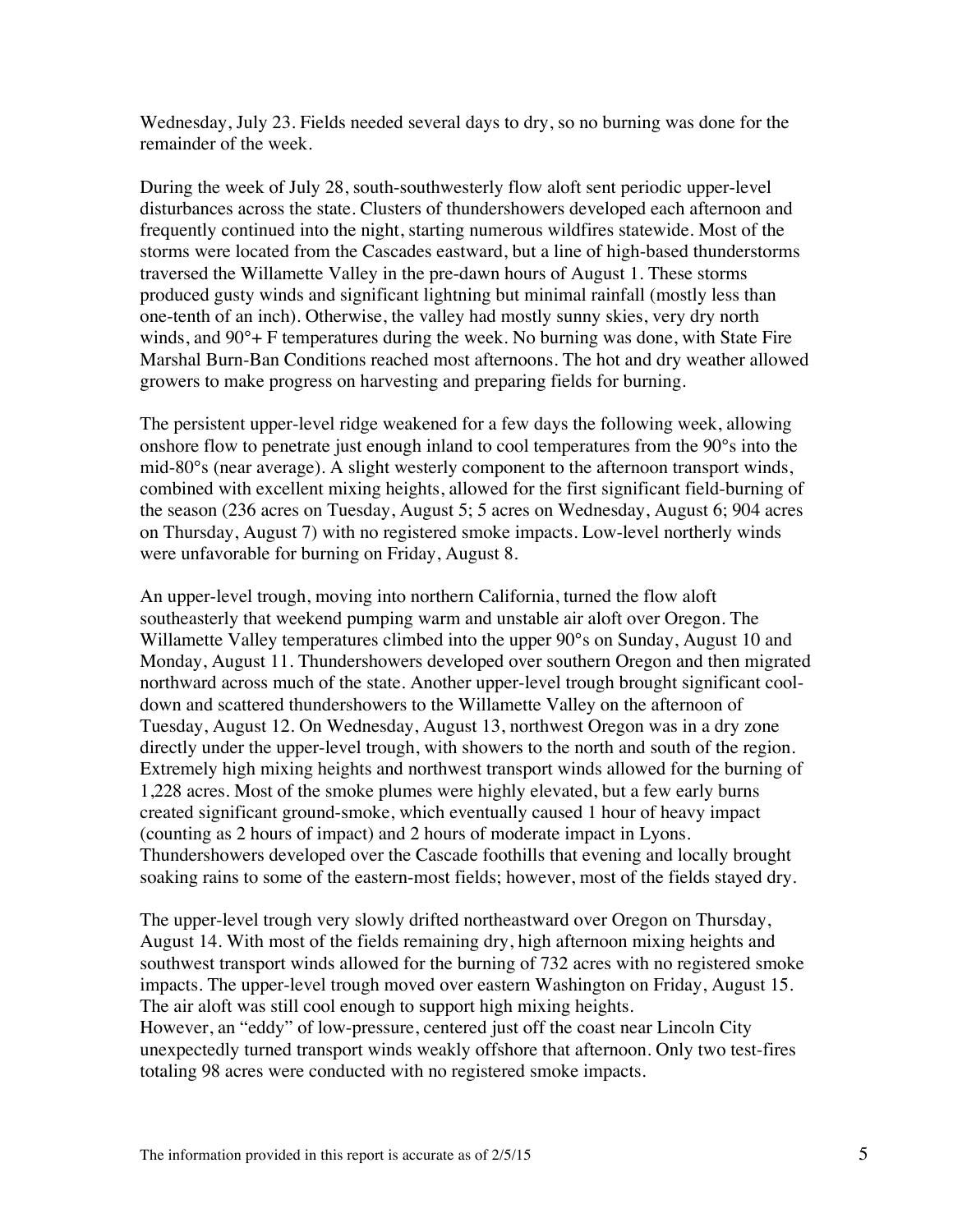A weak circulation center remained off the northern California coast through the subsequent Monday, August 18 with the air aloft slowly warming over Oregon. Valley temperatures returned to the low 90°s; 35 acres of preparatory (prep) burning was conducted. A weather system cutting across southwest Canada forced the California system onshore on Tuesday, August 19, with the flow aloft turning westerly over Oregon. That set up a very favorable pattern for burning, with high mixing heights and northwest transport winds; 2,436 acres were burned with 2 hours of light smoke impact in Lyons. A moderate "Marine Push" that night brought cooler and cloudy conditions into the valley with only spotty areas of very light drizzle. Skies cleared the afternoon of August 20, with northwest transport winds allowing for the burning of 898 acres with 2 hours of moderate smoke impact and 2 hours of light smoke impact in Lyons.

On Thursday, August 21, an upper-level trough dropping southeastward along the British Columbia coastline turned the flow aloft westerly over Oregon and helped afternoon mixing heights climb to near 6,000 feet; 2,326 acres were burned with light westerly transport winds sending the bulk of the smoke over the Cascades. However, some lowlevel smoke slowly pushed through gaps in the Cascade foothills, resulting in 5 hours of moderate impact and 8 hours of light impact in Lyons that evening and night. The upperlevel trough moved over Oregon on Friday, August 22. Northerly transport winds were not favorable for burning.

By early the following week, a strong ridge of high pressure brought a return of sunny skies and 90°+ F temperatures to the Willamette Valley. The next burn opportunity came on Thursday, August 28, when the trailing edge of a dry cold front flattened the upperlevel ridge and initiated a cooling trend; 297 acres were burned without impact. Burning was shut down in the mid-afternoon, because the cold front pushed east of the region and smoke plumes began to down-mix. A stronger cold front brought even more cooling and favorable burning conditions Friday afternoon, the August 29; 812 acres were burned with 1 hour of light smoke impact in Lyons. The small size of many of the remaining fields and the upcoming holiday (Labor Day) weekend limited the amount of burning done.

Spotty light showers moved across northwest Oregon on Saturday, August 30, with well below average temperatures. Rainfall totals were mostly less than one-tenth of an inch. The Salem Airport received .07", the first measurable rain in 18 days; a dry northwesterly flow aloft brought clearing skies Sunday and Monday (Labor Day) with temperatures recovering to around average. An upper-level trough, dropping southward along the British Columbia coastline, turned the flow aloft westerly on Tuesday, September 2. A dry cold front provided favorable burning conditions, and 426 acres were burned without impact.

The upper-level trough advanced east of the region on Wednesday, September 3. High mixing heights and residual onshore flow allowed for the prep burning of 38 acres with no smoke impacts. Afternoon transport winds and pressure gradients were not favorable for open burning.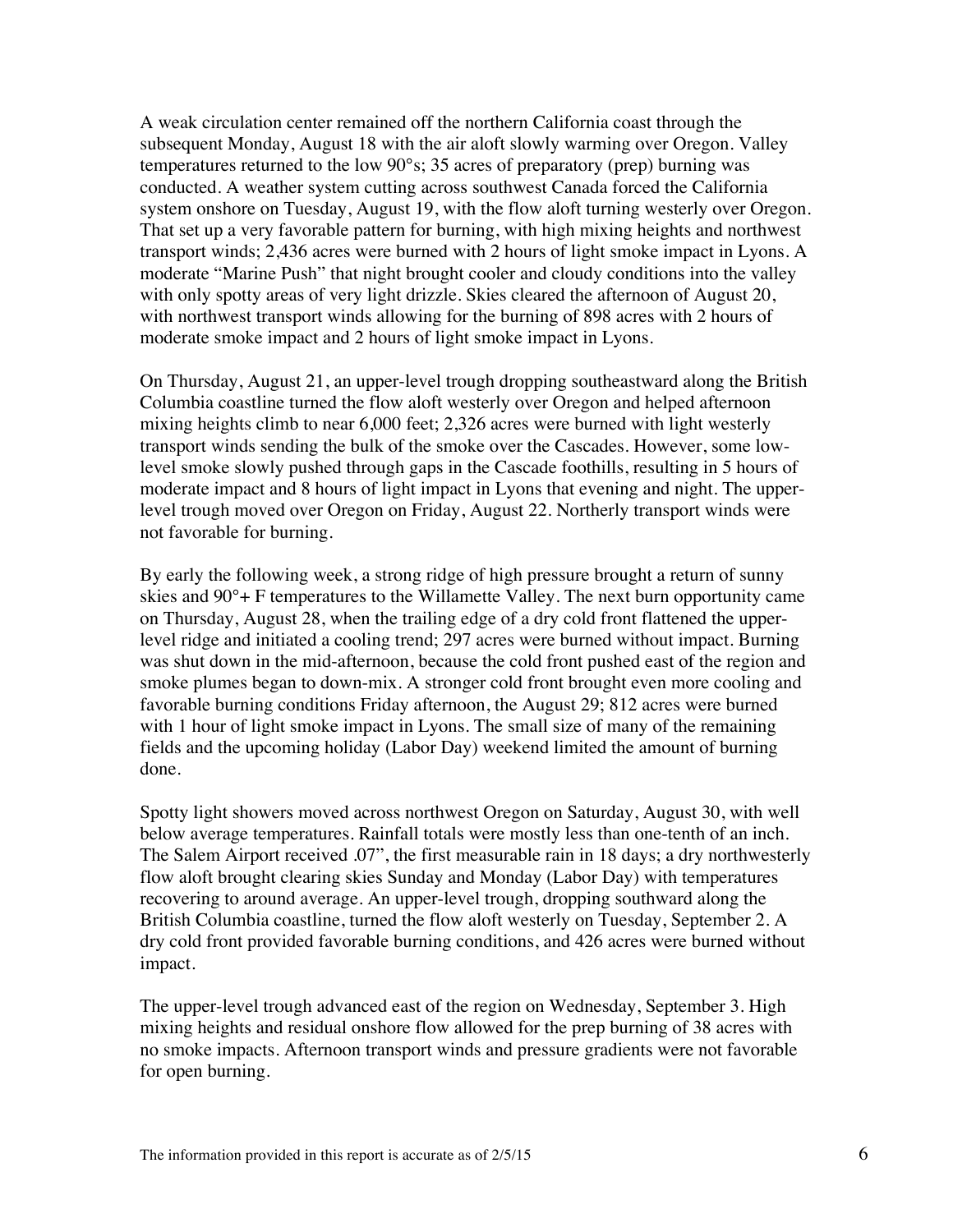Beginning Thursday, September 4, an upper-level ridge of high pressure amplified just off the coast producing a very dry northeasterly flow aloft over Oregon. No burning was done for the remainder of the week, as dry offshore winds warmed temperatures into the 90s, putting much of the Willamette Valley into State Fire Marshal Burn-Ban conditions. The warm spell peaked on Saturday, September 6, with valley temperatures near 100°F.

The strong upper-level ridge over the region gave way to a dry and weak trough by Monday, September 8. A return to onshore flow cooled temperatures back to near average. Two test fires (totaling 77 acres) were burned without impact, but transport winds remained too northerly to allow for additional burning. A reinforcing surge of marine air penetrated into northwest Oregon that night. Stronger onshore flow allowed for 81 acres of midday preparatory burning on Tuesday, September 9 with no smoke impacts. Developing north-northeast transport winds prohibited any additional burning that afternoon.

A rare September weather pattern prohibited any burning for the remainder of the week. An amplifying upper-level ridge in the Gulf of Alaska, forced an unseasonably cold weather system into the northern Rockies. The combination of cold and dry air over northeast Oregon and a building surface thermal trough along the coast produced strong offshore flow across northwest Oregon. Dry and brisk northeast winds warmed valley temperatures back into the 80°s producing State Fire Marshal Burn-Ban conditions in the afternoons.

A wildfire ignited about 10 miles southeast of Estacada on Saturday, September 13. The "36 Pit" fire rapidly grew to over 2,000 acres by Monday, September 15, with weak offshore flow forcing smoke into the Willamette Valley and causing heavy smoke impacts from Salem to Corvallis. Increasing southwesterly flow aloft forced the surface thermal trough east of the Cascades that night, with onshore winds clearing smoke from the valley and reducing wildfire danger.

Even though the "36 Pit" fire expanded to nearly 3,600 acres on Tuesday, September 16, southwesterly winds maintained good air quality in the Willamette Valley. Small amounts of prep burning (33 acres) and two test fires (totaling 189 acres) were done with no smoke impacts. Transport wind direction was unfavorable for additional burning. The flow aloft turned more southerly on Wednesday, September 17 with the surface thermal trough moving back over western Oregon. Weak offshore flow forced smoke from the "36 Pit" wildfire back into the Willamette Valley with moderate smoke impacts registered in Silverton, Lyons, and Sweet Home. No field burning was done.

A weak upper-level trough turned low-level winds back onshore Thursday, September 18 and produced a few light showers across the Willamette Valley. The Salem Airport recorded measurable rain (.01") for the first time since August 30. Improved mixing and SW transport winds allowed for the burning of dry fields (402 acres) with no smoke impacts. Dry and warmer weather returned on Friday, September 19 with transport winds turning northerly. One field was burned (40 acres) with 1 hour of light smoke impact in Lyons.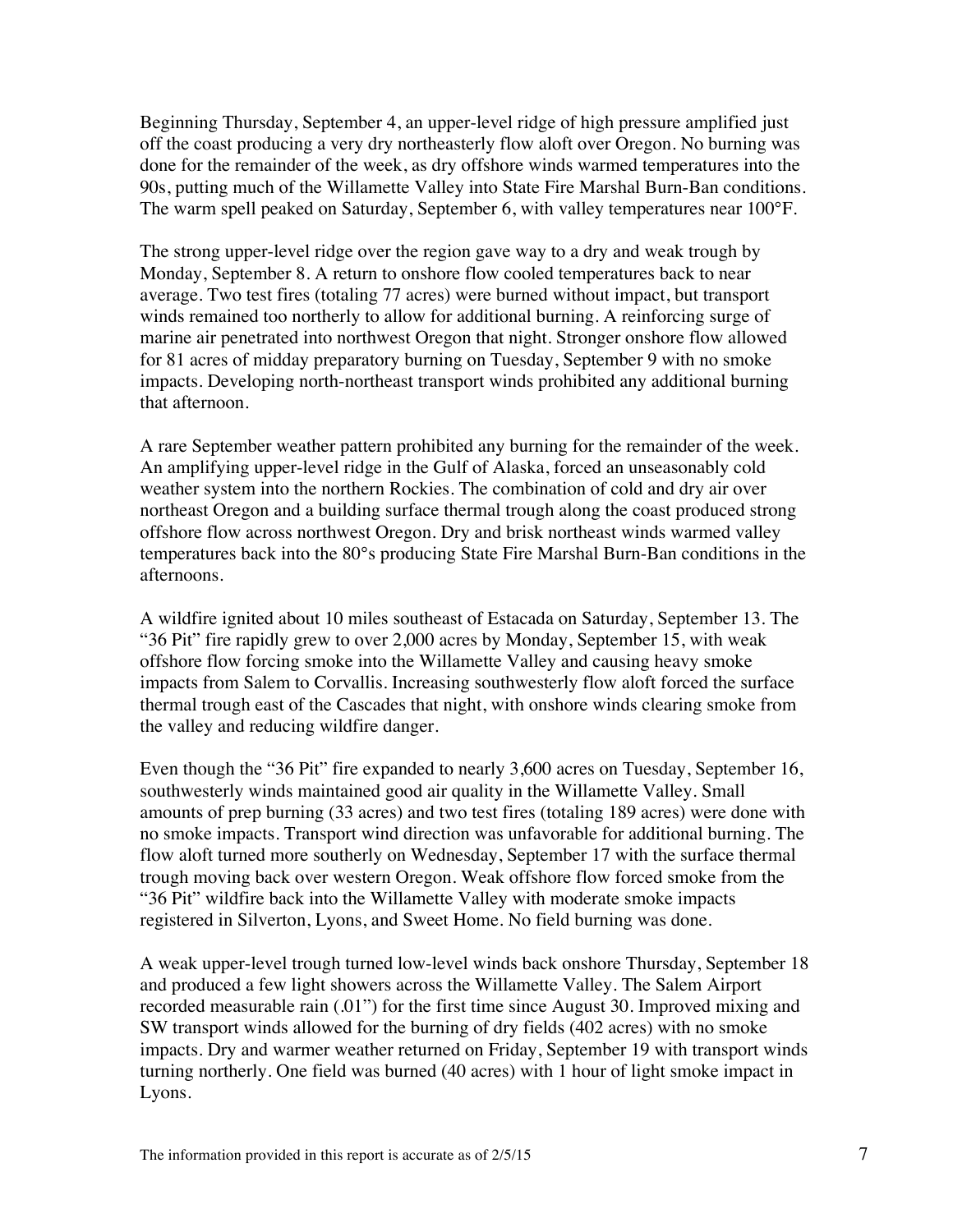A strong upper-level ridge built back over the Pacific Northwest on Saturday, September 20, with offshore flow warming valley temperatures into the mid-90°s. Some smoke from the "36 Pit" wildfire was directed back over the northern Willamette Valley but without the significant smoke impacts. By Sunday afternoon, low-level winds had reversed to onshore, initiating a cooling trend and improving air quality.

On Monday, September 22, southwesterly flow aloft brought mostly cloudy and cooler conditions. All remaining fields (114 acres) were burned for a 2014 season total of 12,304 acres. Autumn began that evening at 7:29 p.m. Silverton recorded 2 hours of moderate smoke impact and 3 hours of light smoke impact that night, but those impacts were likely caused by U.S. Fish and Wildlife restoration and agricultural burns, conducted late in the day just southwest of Silverton.

# **3. Registered and Burned Acres**

Open field burning acreage registration begins in March and continues through April 1. Figure 3 shows the breakdown of acres registered, the statutory limitation of each type, and the final allocation of each type as imposed by the statutory limitation. The registration amounts only show "on-time" registered acres. Registration totals can fluctuate slightly after "late-registration" is conducted.

| <b>Type</b>                                             | Limitation<br>(Maximum<br>burnable<br>acres) | Acres<br><b>Registered</b><br>(As of April 2,<br>2014) | <b>Allocation</b> | 2014 Acres<br><b>Burned</b> |
|---------------------------------------------------------|----------------------------------------------|--------------------------------------------------------|-------------------|-----------------------------|
| <b>Identified Species &amp; Steep</b><br><b>Terrain</b> | 15,000                                       | 14,670                                                 | 100%              | 12,304                      |

#### **Figure 3 2014 Acres Registered On-time and Total Burned**

# **Definitions**

# **Type: Open Field Burning**

- **Identified Species:** Research has identified some species of grass seed that cannot be profitably produced without thermal sanitation. These identified species are Chewings Fescue, Creeping Red Fescue, and Highland Bentgrass.
- **Steep Terrain:** Fields located in the Willamette Valley where grass seed or cereal grain is grown; however, because of the steepness of the terrain, it is extremely difficult to apply alternatives to open field burning.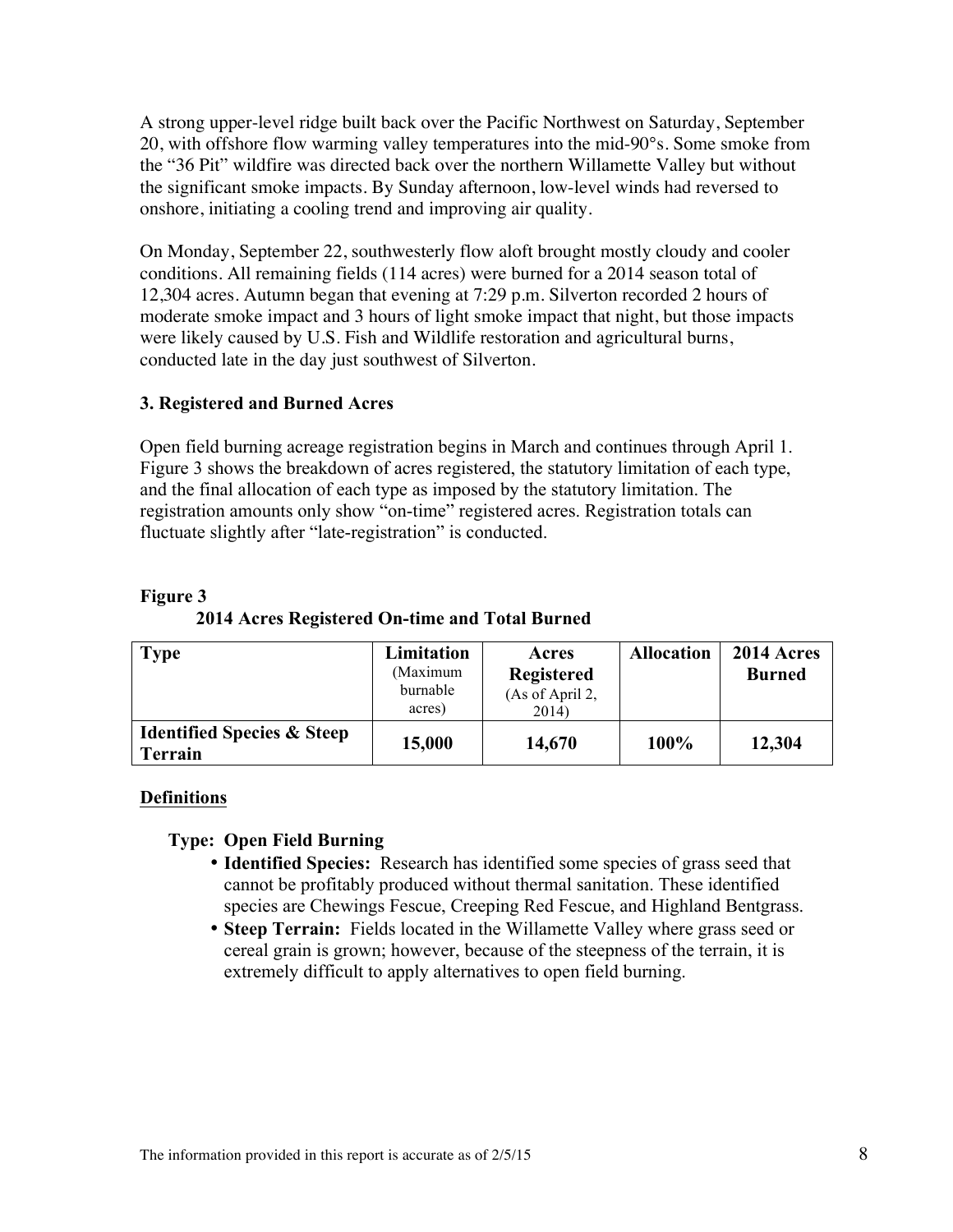#### **4. Enforcement**

The 2014 Field-burning Season marked the seventeenth year that ODA has performed the enforcement function of the Smoke Management Program. This is stipulated under a Memorandum of Understanding with the Oregon Department of Environmental Quality, pursuant to Oregon Revised Statutes 468A.585.

There were four enforcement contacts during the 2014 Field-burning Season. Three resulted in a Letter of Warning and one resulted in a Notice of Non-compliance.

# **5. Smoke Impacts**

It is the goal of the ODA Smoke Management Program, with the cooperation of the Willamette Valley grass seed and cereal grain growers, to reduce and/or eliminate smoke impacts in all populated areas. The combination of accurate weather prediction for open field burning, ODA field personnel observations, and grower experience all contribute to alleviate smoke impacts; however, smoke impacts still occur. Unexpected wind shifts; changes in mixing heights, transport wind speed, and wind direction, along with inefficient lighting techniques can all contribute to the occurrence of impacts.

The number of hours recorded for smoke impacts in cities monitored for smoke impacts in 2014 are outlined in Figure 4. There were a total of 17 hours of light impacts and 11 hours of moderate impacts and 2 hours of heavy impacts recorded during the 2014 Fieldburning Season.

| Date                      | Acres         | <b>Impact Hours</b> |               |                             |           |  |
|---------------------------|---------------|---------------------|---------------|-----------------------------|-----------|--|
|                           | <b>Burned</b> | <b>Heavy</b>        | Moderate      | Light                       | Location  |  |
| <b>August 13, 2014</b>    | 1,228         |                     | 2             |                             | Lyons     |  |
| <b>August 19, 2014</b>    | 2,436         |                     |               | $\mathcal{D}_{\mathcal{A}}$ | Lyons     |  |
| <b>August 20, 2014</b>    | 898           |                     | $\mathcal{D}$ | 2                           | Lyons     |  |
| <b>August 21, 2014</b>    | 2,310         |                     |               | 8                           | Lyons     |  |
| <b>August 29, 2014</b>    | 817           |                     |               |                             | Lyons     |  |
| <b>September 19, 2014</b> | 40            |                     |               |                             | Lyons     |  |
| September 22,<br>$2014**$ | 114           |                     |               |                             | Silverton |  |

#### **Figure 4 2014 Open Field Burning Impacts\***

#### **6. Complaints**

Open field burning complaints received from Willamette Valley residents by the Smoke Management Program totaled 76 for the 2014 Field-burning Season. Figure 5 identifies